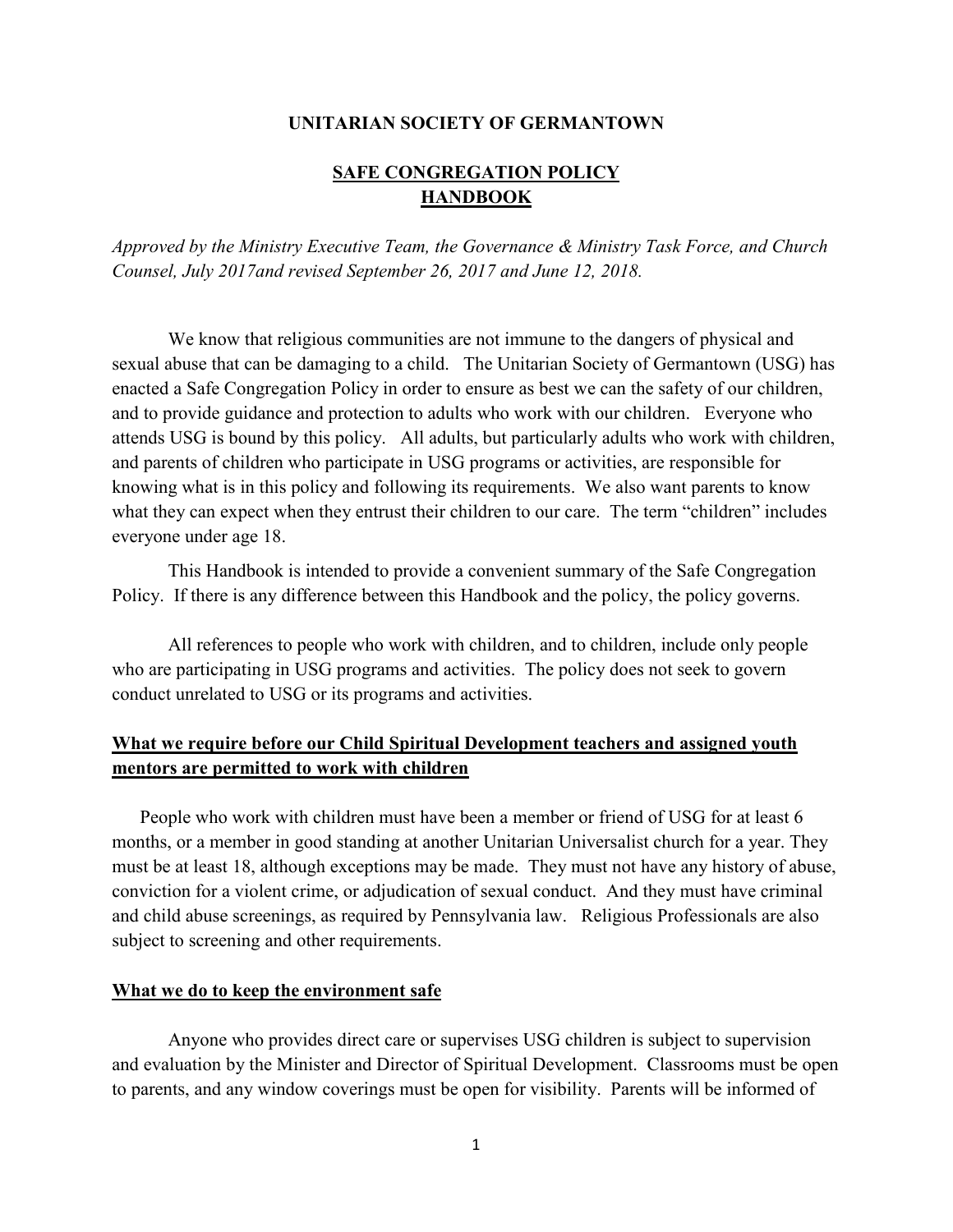the nature and location of all USG activities with their children, including Child Spiritual Development classes. Children in second grade or younger will be released only to their parents or guardians unless prior arrangements have been made with the teacher or Director of Spiritual Development.

Each group must have a minimum of two adults present. If one adult must be absent from the room. care will be taken to assure that the absence is as brief as possible and the setting is open to view.

For off-site USG activities, drivers must be a minimum of 25 years of age and have insurance. No driver should be alone in the car with a child to whom he or she is not related.

## **What conduct we require of people who work with children**

 Children must be treated with kindness and respect. Corporal punishment or abusive language is absolutely forbidden. There will be no romantic or sexual behavior with minors. Occasional hugs can be acceptable, but it is best to let the child initiate or **to** ask the child's permission, and hugs should not occur in private.

 People who work with children shall not be alone in a private location with a child, and conversations should occur in a public place, even if the conversations are private. An exception may be made for pastoral care by a religious professional. If necessary, a religious professional may provide pastoral care in a separate room, provided that the door remains open.

 Parents must be informed and provide permission before a person who works with children may seek contact with a child that is not directly part of an official church activity. It is the parent's responsibility to monitor such contacts.

 Electronic communications between a person who works with children and a minor shall be viewed as not confidential. Any social media groups must have two adult administrators, one of whom is the Director of Spiritual Development, along with any youth administrators, and the existence of the group must be public, although the membership will not be public. This enables parents to know about the group, but does not allow predators to target children.

 Minors may not use alcohol, illegal drugs**,** and cigarettes or e-cigarettes. Adult may not use alcohol or illegal drugs when working with children and must be discrete in any cigarette or e-cigarette use.

## **What education and training we require of people who work with children**